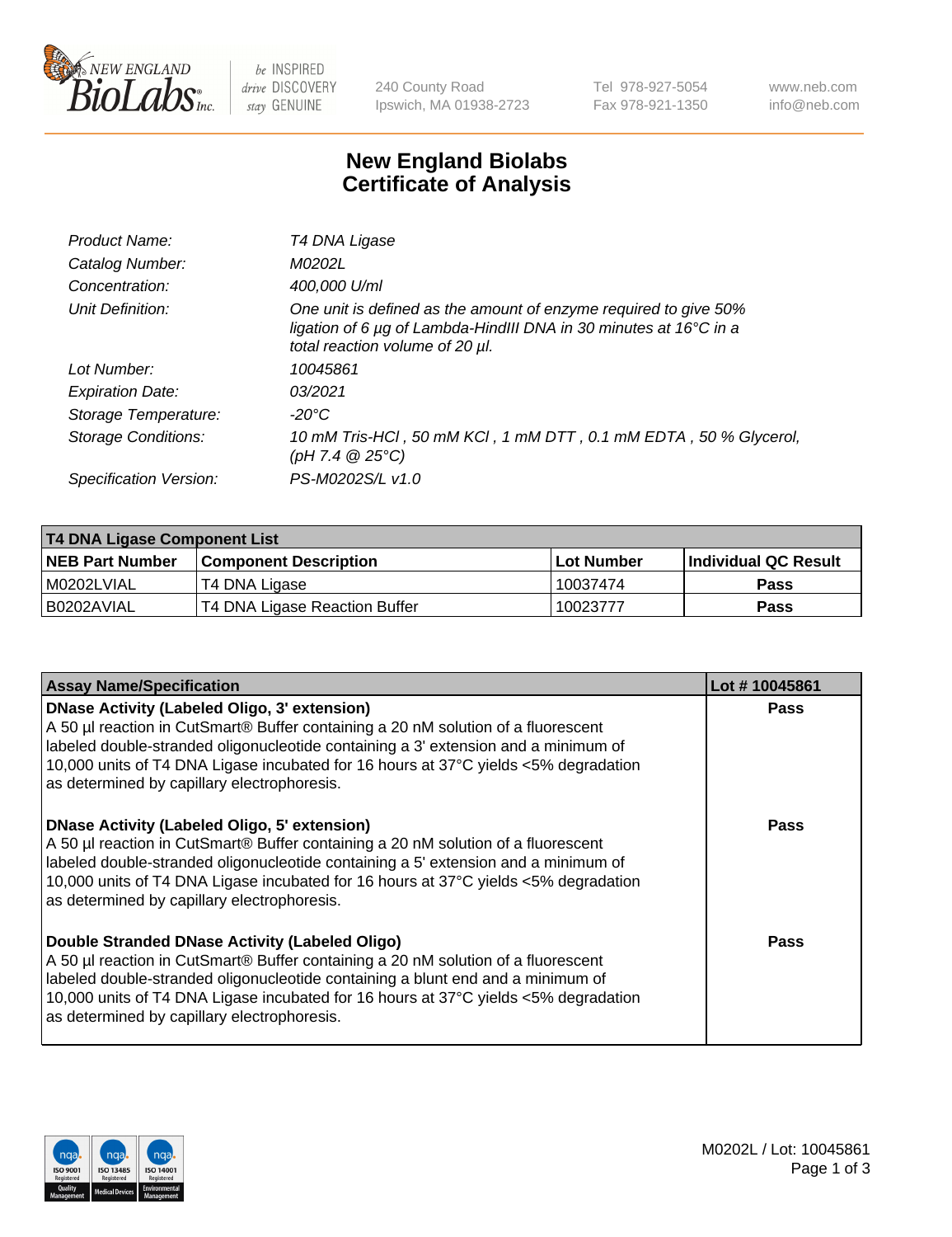

be INSPIRED drive DISCOVERY stay GENUINE

240 County Road Ipswich, MA 01938-2723 Tel 978-927-5054 Fax 978-921-1350

www.neb.com info@neb.com

| <b>Assay Name/Specification</b>                                                                                                                                                                                                                                                                                                                                                                                    | Lot #10045861 |
|--------------------------------------------------------------------------------------------------------------------------------------------------------------------------------------------------------------------------------------------------------------------------------------------------------------------------------------------------------------------------------------------------------------------|---------------|
| <b>Endonuclease Activity (Nicking)</b><br>A 50 µl reaction in NEBuffer 1 containing 1 µg of supercoiled PhiX174 DNA and a<br>minimum of 2000 units of T4 DNA Ligase incubated for 4 hours at 37°C results in <10%<br>conversion to the nicked form as determined by agarose gel electrophoresis.                                                                                                                   | <b>Pass</b>   |
| <b>Exonuclease Activity (Radioactivity Release)</b><br>A 50 µl reaction in NEBuffer 1 containing 1 µg of a mixture of single and<br>double-stranded [3H] E. coli DNA and a minimum of 2000 units of T4 DNA Ligase<br>incubated for 4 hours at 37°C releases <0.1% of the total radioactivity.                                                                                                                      | <b>Pass</b>   |
| <b>Ligation and Recutting (Terminal Integrity, Digested DNA)</b><br>A 20 µl reaction in 1X T4 DNA Ligase Reaction Buffer containing 2 µg of Lambda<br>DNA-HindIII Digest and a minimum of 4000 units of T4 DNA Ligase incubated for 16<br>hours at 37°C results in >95% ligation of the DNA fragments as determined by agarose<br>gel electrophoresis. Of these ligated fragments, >95% can be recut with HindIII. | <b>Pass</b>   |
| <b>Non-Specific DNase Activity (16 Hour)</b><br>A 50 µl reaction in NEBuffer 1 containing 1 µg of CIP-treated Lambda-HindIII DNA and<br>a minimum of 2000 units of T4 DNA Ligase incubated for 16 hours at 37°C results in a<br>DNA pattern free of detectable nuclease degradation as determined by agarose gel<br>electrophoresis.                                                                               | <b>Pass</b>   |
| <b>Protein Concentration (A280)</b><br>The concentration of T4 DNA Ligase is 0.4 mg/ml +/- 10% as determined by UV<br>absorption at 280 nm. Protein concentration is determined by the Pace method using<br>the extinction coefficient of 57,675 and molecular weight of 55,292 daltons for T4<br>DNA Ligase (Pace, C.N. et al. (1995) Protein Sci., 4, 2411-2423).                                                | <b>Pass</b>   |
| <b>Protein Purity Assay (SDS-PAGE)</b><br>T4 DNA Ligase is ≥ 95% pure as determined by SDS-PAGE analysis using Coomassie Blue<br>detection.                                                                                                                                                                                                                                                                        | <b>Pass</b>   |
| qPCR DNA Contamination (E. coli Genomic)<br>A minimum of 2000 units of T4 DNA Ligase is screened for the presence of E. coli<br>genomic DNA using SYBR® Green qPCR with primers specific for the E. coli 16S rRNA<br>locus. Results are quantified using a standard curve generated from purified E. coli<br>genomic DNA. The measured level of E. coli genomic DNA contamination is ≤ 1 E. coli<br>genome.        | Pass          |
| <b>RNase Activity (Extended Digestion)</b><br>A 10 µl reaction in NEBuffer 4 containing 40 ng of a 300 base single-stranded RNA<br>and a minimum of 1 µl of T4 DNA Ligase is incubated at 37°C. After incubation for 16<br>hours, >90% of the substrate RNA remains intact as determined by gel electrophoresis                                                                                                    | <b>Pass</b>   |